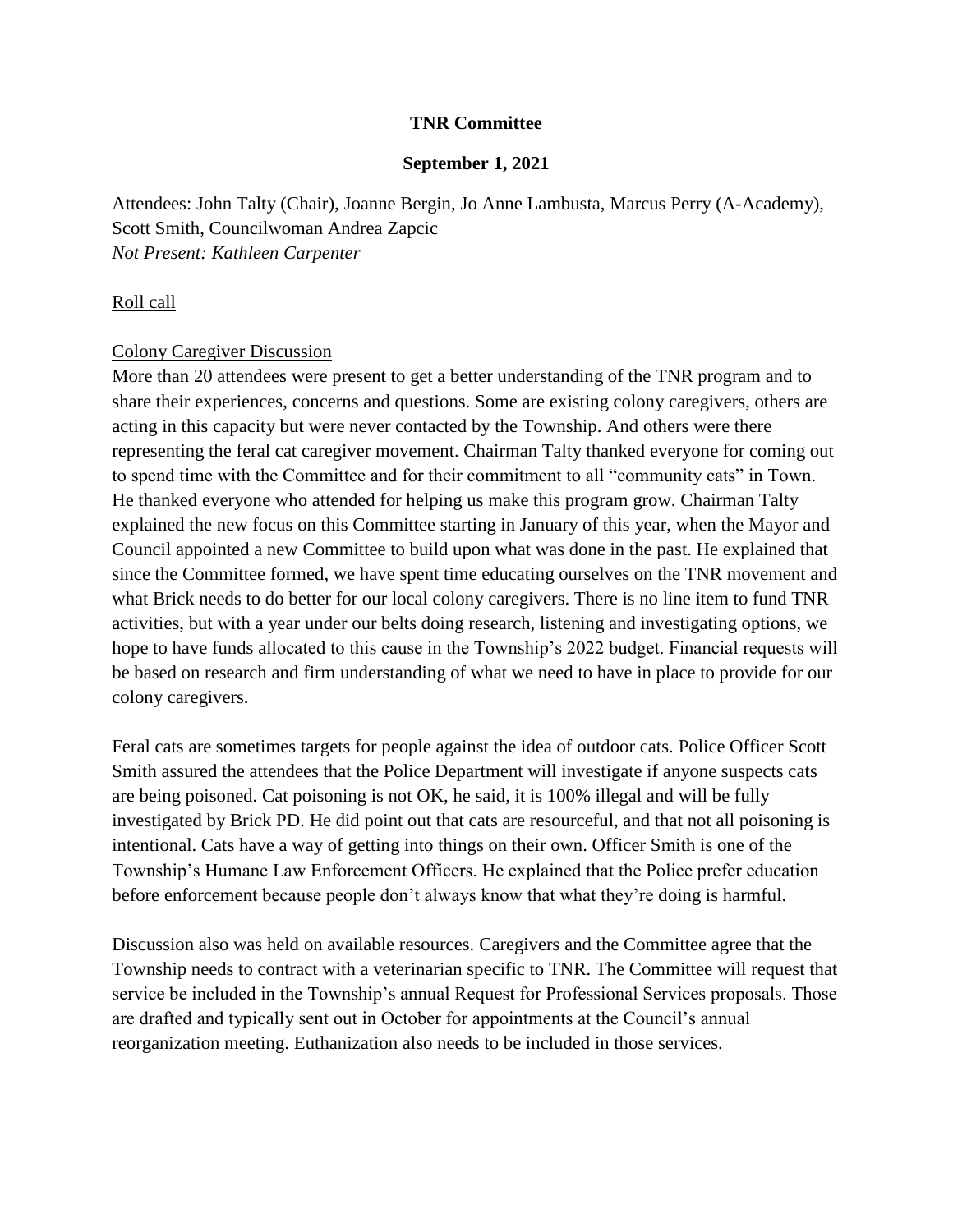Doreen from Animal Birth Control provided resource information for clinics that provide TNR services: East Coast, People 4 Animals and the Monmouth County SPCA. Committee member Jo Anne Lambusta is developing a resource list and will incorporate any information provided on TNR services in the area. Also, in accordance with the Township ordinance establishing a TNR Committee, cats are supposed to be micro-chipped so the colony caregiver can be contacted if the cat is in crisis. The Township has not provided funds for microchipping in many years, but the Committee hopes to be able to do that with 2022 funds. Doreen indicated the cost for the chip is \$5 as long as the cat is at the vet receiving other services.

Attendees wanted to better understand the advantage of registering as a colony. Officer Smith explained that registering as a colony is in compliance with the Township ordinance. Colony caregivers are also eligible for assisting with veterinary care. When there are problems with an approved cat colony, the Township's Animal Control Officer can mediate and assist in resolving any neighborhood problems. Approved colonies are under the supervision of the Program's Sponsor (A-Academy). Feral cats that are not part of an approved colony are handled by the Township Police Department's Human Officer. That's two very different approaches to feral cat complaints. The additional benefit to registering as a colony is that we can easily identify people not complying with the ordinance, Officer Smith said. This is important because some people claim to be colony caregivers approved by the Town, but are not. That claim deters people from making complaints because they assume the activity is sanctioned by the Town. Being a colony caregiver is not an excuse for bad behavior.

Attendees were unaware of the Police Department's Humane Officers, which is a relatively new state-mandated service. Committee member Councilwoman Andrea Zapcic suggested the Police Department's Public Information Officer create a video explaining the role they play and how they help the community.

# Sponsor Update

A-Academy (the Township's Animal Control Officer) is the Program Sponsor who acts as the program's point person/coordinator for the Colony Caregivers. As the program's sponsor, A-Academy will supervise the caregivers and ensure the colony limits are maintained. Marcus reported no new updates from the July meeting.

# Public Education Campaign

The Committee previously focused on the need to educate people on the TNR program. Since then, a flyer was prepared and handed out during the Summerfest concerts. Chairman Talty encouraged the attendees to review the approved flyers on the TNR web site and to suggest additional educational material we can develop flyers specific to TNR issues. Doreen from Animal Birth Control forwarded several helpful flyers that are posted on the TNR section of the Township web site.